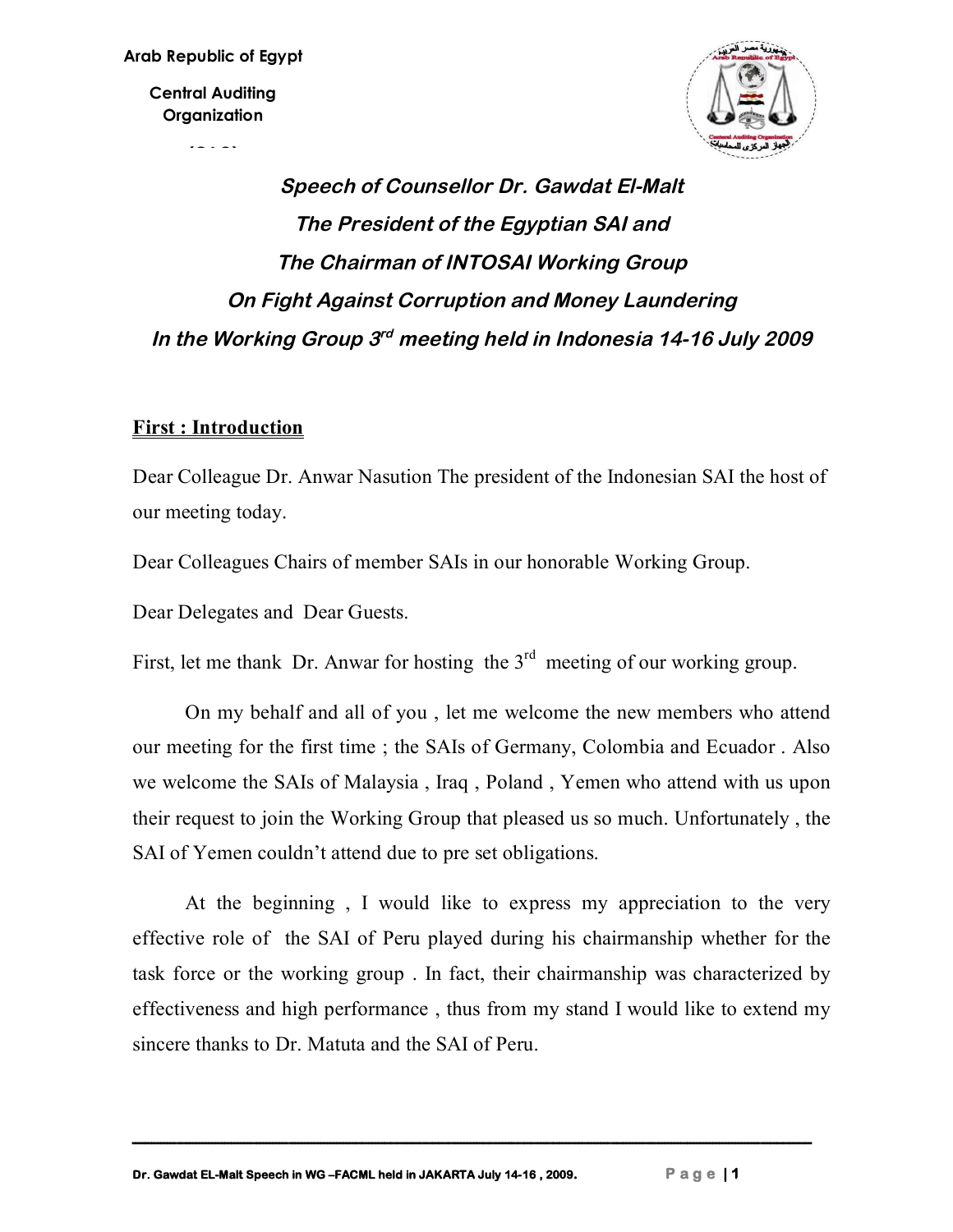**Central Auditing Organization**

**(CAO)**



### **Second : Introduction to the Egyptian CAO.**

I think I have to start my speech with a brief hint on our CAO:

- The CAO's employees are about 12 thousands among which 8 thousands are financial auditors and the remaining 4 thousands are administrative and technicians employees. About 1000 of them hold post graduate degrees (Phds, Masters, Diplomas, International Professional Certificates like CIA, CMA, CPA and the Egyptian Association Membership) .
- In fact, the CAO encourages his employees to complete their higher studies even studying foreign languages in specialized centers at the CAO's costs as long as the members passes the various stages successfully.
- The leadership in our CAO is characterized by teamwork spirit , the decisions are taken by the CAO Advisor's Office headed by me and the membership of the 3 senior deputies.

The CAO office is responsible for setting all its matters.

- Our CAO is completely an independent entity as :
	- o The CAO president is appointed by a presidential decree for a term of four years that can be renewable for another term or other similar terms.
	- o The CAO current president holds the post of Vice Prime Minister.
	- o It is affiliated and reports directly to The President of the Republic.
	- o The CAO President can't be relieved from his post.
	- o The CAO has an independent budget that is allocated as a lump sum number in the state budget.
	- o The CAO president practices the competences of Minister of Finance, Minister of Administrative Development, Minister of Central Department for Organization and Management concerning issues related to CAO employees.

**ـــــــــــــــــــــــــــــــــــــــــــــــــــــــــــــــــــــــــــــــــــــــــــــــــــــــــــــــــــــــــــــــــــــــــــــــــــــــــــــــــــــــــــــــــــــــــــــــــــــــــــــــــــــ**